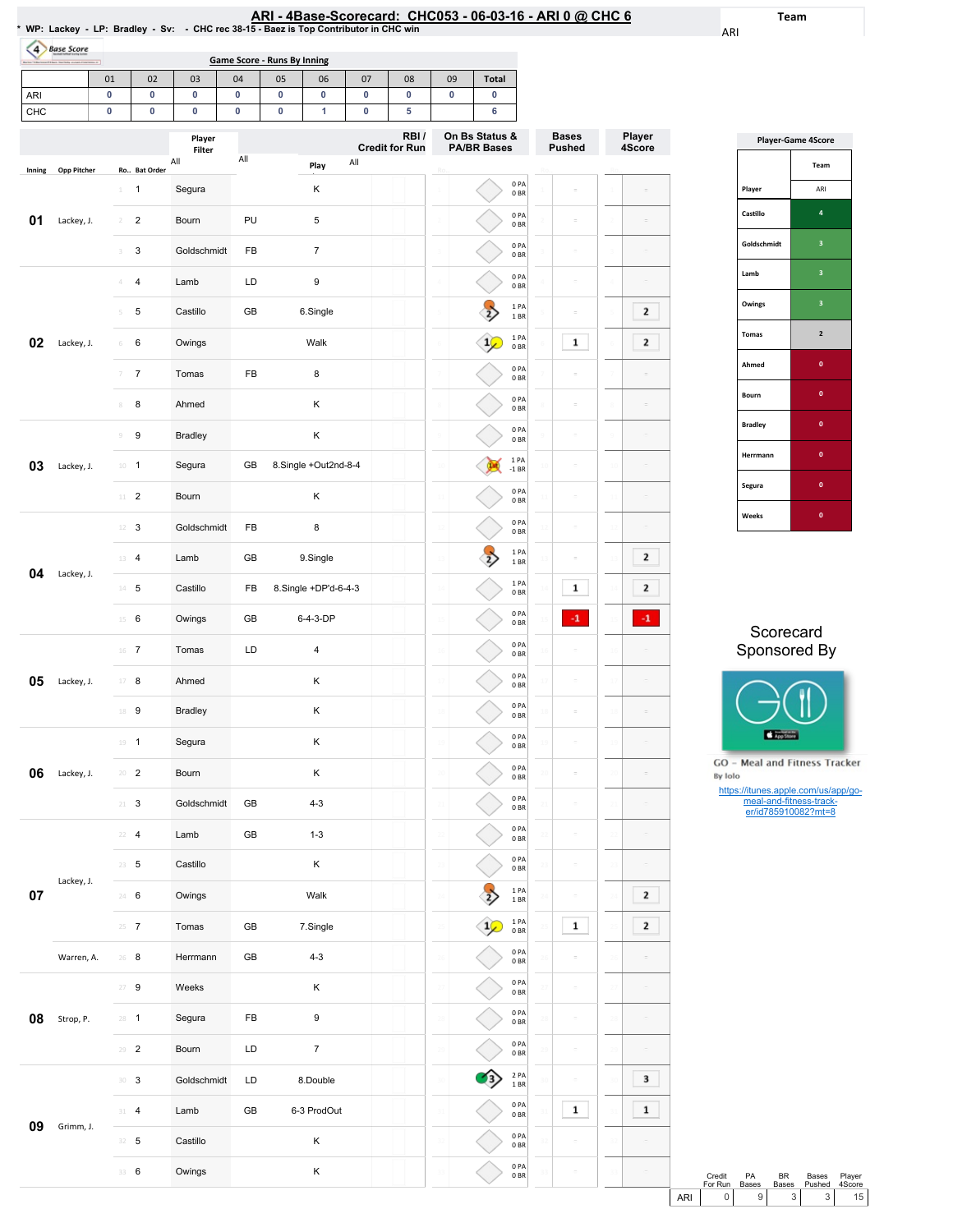# EHC - 4Base-Scorecard: CHC053 - 06-03-16 - ARI 0 @ CHC 6 \* wp: Lackey - LP: Bradley - Sv: - CHC rec 38-15 - Baez is Top Contributor in CHC win

CHC

|                                                                      | 01 | 02 | 03 | 04 | 05 | 06 | 07 | 08 | 09 |  |
|----------------------------------------------------------------------|----|----|----|----|----|----|----|----|----|--|
| ARI                                                                  |    |    |    |    |    |    |    |    |    |  |
| CHC                                                                  |    |    |    |    |    |    |    |    |    |  |
| On Bs Status &<br>RBI/<br>Consultation Description<br><b>BAIRBB-</b> |    |    |    |    |    |    |    |    |    |  |

|    |             |                                  | All           | All | All                        | RBI/<br><b>Credit for Run</b> |                | On Bs Status &<br><b>PA/BR Bases</b> | <b>Bases</b><br><b>Pushed</b> |                | Player<br>4Score |
|----|-------------|----------------------------------|---------------|-----|----------------------------|-------------------------------|----------------|--------------------------------------|-------------------------------|----------------|------------------|
|    |             |                                  |               |     |                            |                               |                | 0PA                                  |                               |                |                  |
|    |             | $\mathbf{1}$<br>$\perp$          | Fowler        |     | К                          |                               |                | 0B<br>0PA                            |                               |                |                  |
| 01 | Bradley, A. | $\overline{c}$<br>$\overline{2}$ | Heyward       |     | Κ                          |                               |                | 0BR<br>2 PA                          |                               |                |                  |
|    |             | $\sqrt{3}$<br>3                  | <b>Bryant</b> | LD  | 8.Double                   |                               |                | 0B<br>0PA                            |                               |                |                  |
|    |             | 4<br>$\Delta$                    | Rizzo         | GB  | $6 - 3$                    |                               |                | 0 <sub>BR</sub><br>0PA               |                               |                |                  |
|    |             | 5<br>5                           | Zobrist       | GB  | $4 - 3$                    |                               |                | 0B                                   |                               |                |                  |
|    |             | 6<br>6                           | La Stella     | LD  | 7.Double                   |                               | 6              | 2 PA<br>0B                           |                               |                |                  |
| 02 | Bradley, A. | $\overline{7}$<br>7              | Montero       |     | Walk                       |                               |                | 1PA<br>0BR                           |                               |                |                  |
|    |             | 8<br>$\rm 8$                     | Baez          |     | К                          |                               |                | 0PA<br>0 <sub>BR</sub>               |                               |                |                  |
|    |             | 9<br>$\mathcal G$                | Lackey        |     | Κ                          |                               | $\overline{9}$ | 0PA<br>0 <sub>BR</sub>               |                               |                |                  |
|    |             | $10 - 1$                         | Fowler        | GB  | 3U                         |                               | $10$           | 0PA<br>0BR                           |                               | $10$           |                  |
| 03 | Bradley, A. | $11$ – $2$                       | Heyward       | LD  | $\overline{7}$             |                               |                | 0PA<br>0 <sub>BR</sub>               |                               |                |                  |
|    |             | $12 \t3$                         | <b>Bryant</b> | GB  | $6 - 3$                    |                               |                | 0PA<br>0B                            |                               |                |                  |
|    |             | 13<br>$\overline{4}$             | Rizzo         |     | Walk +DP'd-4-6-3           |                               |                | 1 PA<br>0B                           |                               | $\mathcal{I}$  |                  |
| 04 | Bradley, A. | $14 -$<br>5                      | Zobrist       | GB  | 4-6-3-DP                   |                               |                | 0 PA<br>0BR                          |                               | $\mathbf{1}$   |                  |
|    |             | 15<br>6                          | La Stella     |     | К                          |                               |                | 0PA<br>0B                            |                               |                |                  |
|    |             | $16$ 7                           | Montero       | GB  | 3U                         |                               | 16             | 0PA<br>0BR                           |                               | 16             |                  |
| 05 | Bradley, A. | 8<br>17                          | Baez          |     | Κ                          |                               | $\mathbf{1}$   | 0PA<br>0B                            |                               |                |                  |
|    |             | 18 9                             | Lackey        |     | Κ                          |                               |                | 0PA<br>0B                            |                               |                |                  |
|    |             | $19 - 1$                         | Fowler        |     | Κ                          |                               |                | 0PA<br>0 BR                          |                               |                |                  |
|    |             | $\overline{2}$<br>20             | Heyward       | LD  | 8.Single                   |                               | 2(             | 1PA<br>$3\;\mathrm{BR}$              |                               | $\overline{2}$ |                  |
|    |             | $\sqrt{3}$<br>$21 -$             | <b>Bryant</b> |     | Κ                          |                               |                | 0PA<br>0 BR                          |                               |                |                  |
| 06 | Bradley, A. | $\overline{4}$<br>22             | Rizzo         | LD  | 8.Double                   |                               |                | 2 PA<br>0B                           |                               |                |                  |
|    |             | 23<br>5                          | Zobrist       |     | Walk (IBB)                 | 0                             | 2i             | 1PA<br>0 <sub>BR</sub>               |                               |                |                  |
|    |             | 24<br>6                          | La Stella     |     | Κ                          | 0                             | $\overline{2}$ | 0PA<br>0BR                           |                               | 24             |                  |
|    |             | $25 \t{7}$                       | Montero       |     | Κ                          |                               |                | 0PA<br>0 <sub>BR</sub>               |                               |                |                  |
|    |             | $26 - 8$                         | Baez          |     | Κ                          |                               |                | 0PA<br>$0\;\mathrm{BR}$              |                               |                |                  |
| 07 | Barrett, J. | $\boldsymbol{9}$<br>27           | Soler         |     | Walk                       |                               |                | 1 PA<br>$0\;\mathrm{BR}$             |                               |                |                  |
|    |             | $28 - 1$                         | Fowler        | PU  | $\pmb{4}$                  |                               |                | 0 PA<br>0 BR                         |                               |                |                  |
|    |             | $29 - 2$                         | Heyward       | GB  | 3U                         |                               |                | 0PA<br>$0\;\mathrm{BR}$              |                               |                |                  |
|    |             | 30<br>3                          | <b>Bryant</b> |     | <b>HBP</b>                 |                               | 30             | 1PA<br>3 BR                          |                               |                |                  |
|    | Curtis, Z.  | $\overline{\mathbf{4}}$<br>31    | Rizzo         | LD  | 9.Single +Out2nd-9-4-6     |                               | 31             | 1 PA<br>$-1$ BR                      |                               |                |                  |
|    |             | $32 - 5$                         | Zobrist       |     | Walk (IBB)                 |                               |                | $1\,\mathrm{PA}$<br>$3B$ R           |                               |                |                  |
|    |             | 33 6                             | Russell       | GB  | 7.Double                   |                               |                | 2 PA<br>2 BR                         |                               |                |                  |
| 08 |             | $34 - 7$                         | Montero       |     | Walk (IBB)                 |                               |                | $1\ \mathsf{PA}$<br>$3\;\mathrm{BR}$ |                               |                |                  |
|    |             | 35 8                             | Baez          | LD  | 8.Double<br>3rd-Home-6-Err |                               |                | 4 PA<br>0 BR                         |                               |                |                  |
|    | Bracho, S.  | 9<br>36                          | Federowicz    | FB  | 9-Err +3rdWP               |                               |                | 1 PA<br>$2$ BR $\,$                  |                               |                |                  |
|    |             | $\mathbf{1}$<br>37               | Fowler        |     | HBP +2ndWP                 |                               | 31             | 1 PA<br>1 BR                         |                               |                |                  |
|    |             | $38$ 2                           | Heyward       |     | Κ                          |                               | 38             | 0 PA<br>$0\;\mathrm{BR}$             |                               | 38             |                  |
|    |             |                                  |               |     |                            |                               |                |                                      |                               |                |                  |

| CHC |
|-----|
|     |
|     |
|     |
|     |
|     |
|     |
|     |
|     |
|     |
|     |
|     |
|     |

**Scorecard** Sponsored By

https://itunes.apple.com/us/app/go-meal-and-fitness-track-er/id785910082?mt=8

Credit PA<br>For Run Bases Credit PA BR Bases Player<br>
For Run Bases Bases Pushed 4Score<br>
CHC 6 23 16 14 59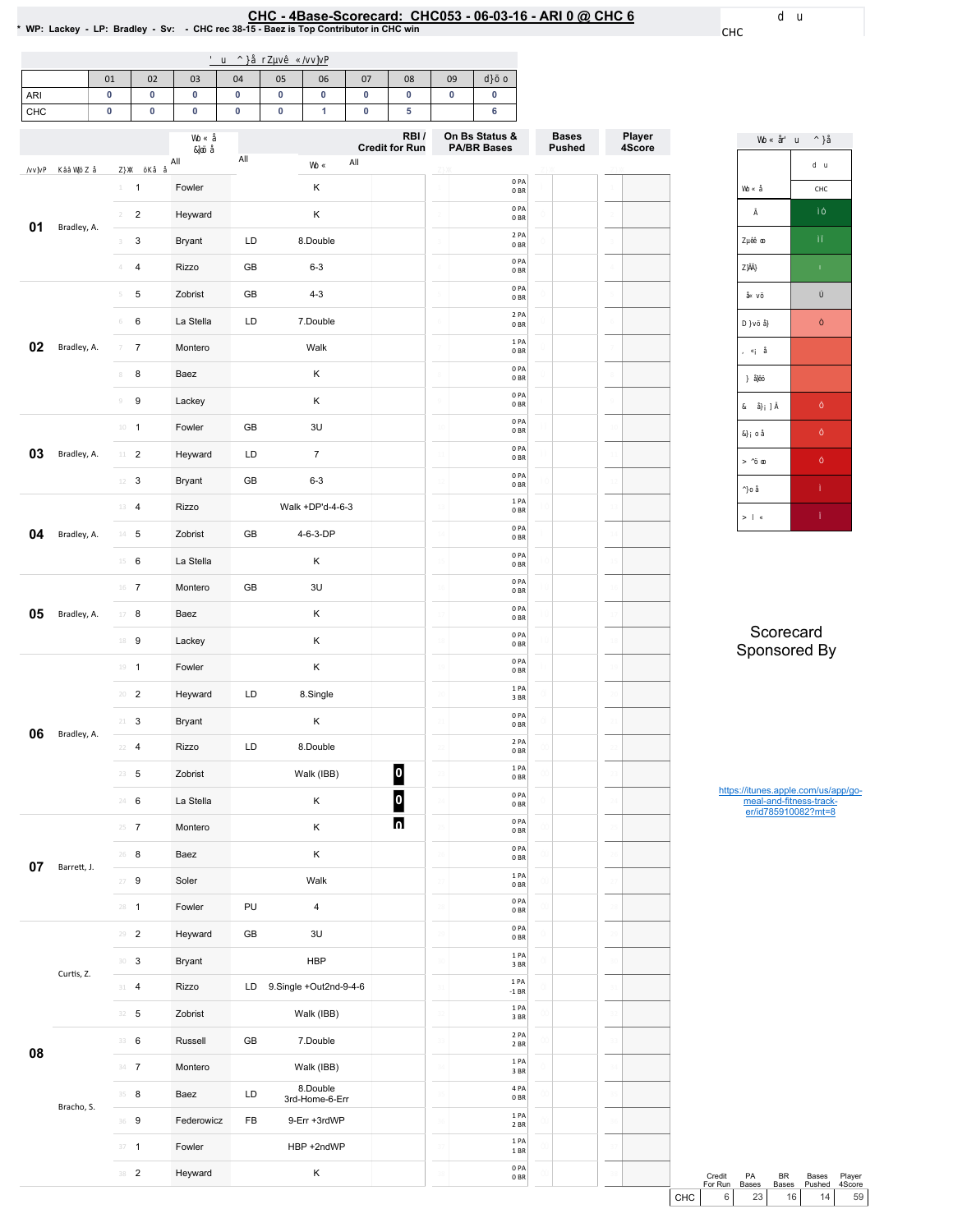

|                | ARI - 4BaseScore - Player 4Score by Batting Order<br>CHC053 - 06-03-16 - ARI 0 @ CHC 6<br>WP: Lackey - LP: Bradley - Sv: - CHC rec 38-15 - Baez is Top Contributor in CHC win |          |              |                         |                         |                         |                  |                         |                |              |             |  |
|----------------|-------------------------------------------------------------------------------------------------------------------------------------------------------------------------------|----------|--------------|-------------------------|-------------------------|-------------------------|------------------|-------------------------|----------------|--------------|-------------|--|
|                |                                                                                                                                                                               |          |              |                         |                         |                         | <b>Bat Order</b> |                         |                |              |             |  |
| Player         | Team                                                                                                                                                                          | Position | $\mathbf{1}$ | $\overline{\mathbf{2}}$ | 3                       | $\overline{4}$          | 5                | 6                       | $\overline{7}$ | 8            | 9           |  |
| Castillo       | ARI                                                                                                                                                                           | C        |              |                         |                         |                         | $\pmb{4}$        |                         |                |              |             |  |
| Goldschmidt    | ARI                                                                                                                                                                           | 1B       |              |                         | $\overline{\mathbf{3}}$ |                         |                  |                         |                |              |             |  |
| Lamb           | ARI                                                                                                                                                                           | 3B       |              |                         |                         | $\overline{\mathbf{3}}$ |                  |                         |                |              |             |  |
| Owings         | ARI                                                                                                                                                                           | CF-SS    |              |                         |                         |                         |                  | $\overline{\mathbf{3}}$ |                |              |             |  |
| <b>Tomas</b>   | ARI                                                                                                                                                                           | LF.      |              |                         |                         |                         |                  |                         | $\overline{2}$ |              |             |  |
| Ahmed          | ARI                                                                                                                                                                           | SS       |              |                         |                         |                         |                  |                         |                | $\mathbf{0}$ |             |  |
| <b>Bourn</b>   | ARI                                                                                                                                                                           | RF-CF    |              | $\mathbf{0}$            |                         |                         |                  |                         |                |              |             |  |
| <b>Bradley</b> | ARI                                                                                                                                                                           | P        |              |                         |                         |                         |                  |                         |                |              | $\mathbf 0$ |  |
| Herrmann       | ARI                                                                                                                                                                           | PH-RF    |              |                         |                         |                         |                  |                         |                | $\bullet$    |             |  |
| Segura         | ARI                                                                                                                                                                           | 2B       | $\mathbf 0$  |                         |                         |                         |                  |                         |                |              |             |  |
| Weeks          | ARI                                                                                                                                                                           | PH       |              |                         |                         |                         |                  |                         |                |              | $\bullet$   |  |

Sponsored By

Scorecard

**App Store GO** - Meal and Fitness Tracker By Iolo

https://itunes.apple.com/us/app/go-meal-and-fitness-track-er/id785910082?mt=8

| ARI - 4Score Box - Player Totals<br><b>None</b><br>WP: Lackey - LP: Bradley - Sv: - CHC rec 38-15 - Baez is Top Contributor in CHC win |            |               |                         |                |                         |                 |                     |                |                |                      |  |  |
|----------------------------------------------------------------------------------------------------------------------------------------|------------|---------------|-------------------------|----------------|-------------------------|-----------------|---------------------|----------------|----------------|----------------------|--|--|
| Player                                                                                                                                 |            | Team Position | Batting<br>Order<br>Nbr | Credit For Run | PA Bases                | <b>BR</b> Bases | <b>Bases Pushed</b> | Player 4Score  | Appearances    | Productivity<br>Rate |  |  |
| Castillo                                                                                                                               | <b>ARI</b> | $\mathsf C$   | 5                       | 0              | $\overline{\mathbf{c}}$ | 1               | 1                   | $\overline{4}$ | $\overline{4}$ | 1.000                |  |  |
| Goldschmidt                                                                                                                            | ARI        | 1B            | 3                       | $\mathbf 0$    | $\overline{2}$          | $\mathbf{1}$    | $\mathbf 0$         | 3              | $\overline{4}$ | 0.750                |  |  |
| Lamb                                                                                                                                   | ARI        | 3B            | $\overline{4}$          | 0              | $\mathbf{1}$            | 1               | 1                   | 3              | $\overline{4}$ | 0.750                |  |  |
| Owings                                                                                                                                 | ARI        | CF-SS         | 6                       | $\mathbf 0$    | $\overline{2}$          | $\mathbf{1}$    | 0                   | 3              | $\overline{4}$ | 0.750                |  |  |
| Tomas                                                                                                                                  | ARI        | LF            | $\overline{7}$          | $\pmb{0}$      | $\mathbf{1}$            | 0               | $\mathbf{1}$        | 2              | 3              | 0.667                |  |  |
| Ahmed                                                                                                                                  | ARI        | SS            | 8                       | $\pmb{0}$      | 0                       | 0               | $\pmb{0}$           | $\pmb{0}$      | 2              | 0.000                |  |  |
| Bourn                                                                                                                                  | ARI        | RF-CF         | $\overline{2}$          | $\pmb{0}$      | 0                       | $\mathbf 0$     | $\mathbf 0$         | $\pmb{0}$      | $\overline{4}$ | 0.000                |  |  |
| <b>Bradley</b>                                                                                                                         | ARI        | $\mathsf{P}$  | 9                       | $\pmb{0}$      | 0                       | 0               | $\mathbf 0$         | $\pmb{0}$      | $\overline{2}$ | 0.000                |  |  |
| Herrmann                                                                                                                               | ARI        | PH-RF         | 8                       | $\pmb{0}$      | 0                       | $\mathbf 0$     | $\mathbf 0$         | $\pmb{0}$      | $\mathbf{1}$   | 0.000                |  |  |
| Segura                                                                                                                                 | ARI        | 2B            | $\mathbf{1}$            | 0              | $\mathbf{1}$            | $-1$            | $\mathbf 0$         | $\mathbf{0}$   | $\overline{4}$ | 0.000                |  |  |
| Weeks                                                                                                                                  | ARI        | PH            | 9                       | $\pmb{0}$      | 0                       | 0               | $\mathbf 0$         | $\pmb{0}$      | $\mathbf{1}$   | 0.000                |  |  |
| <b>Totals</b>                                                                                                                          |            |               |                         | 0              | 9                       | 3               | 3                   | 15             | 33             | 0.455                |  |  |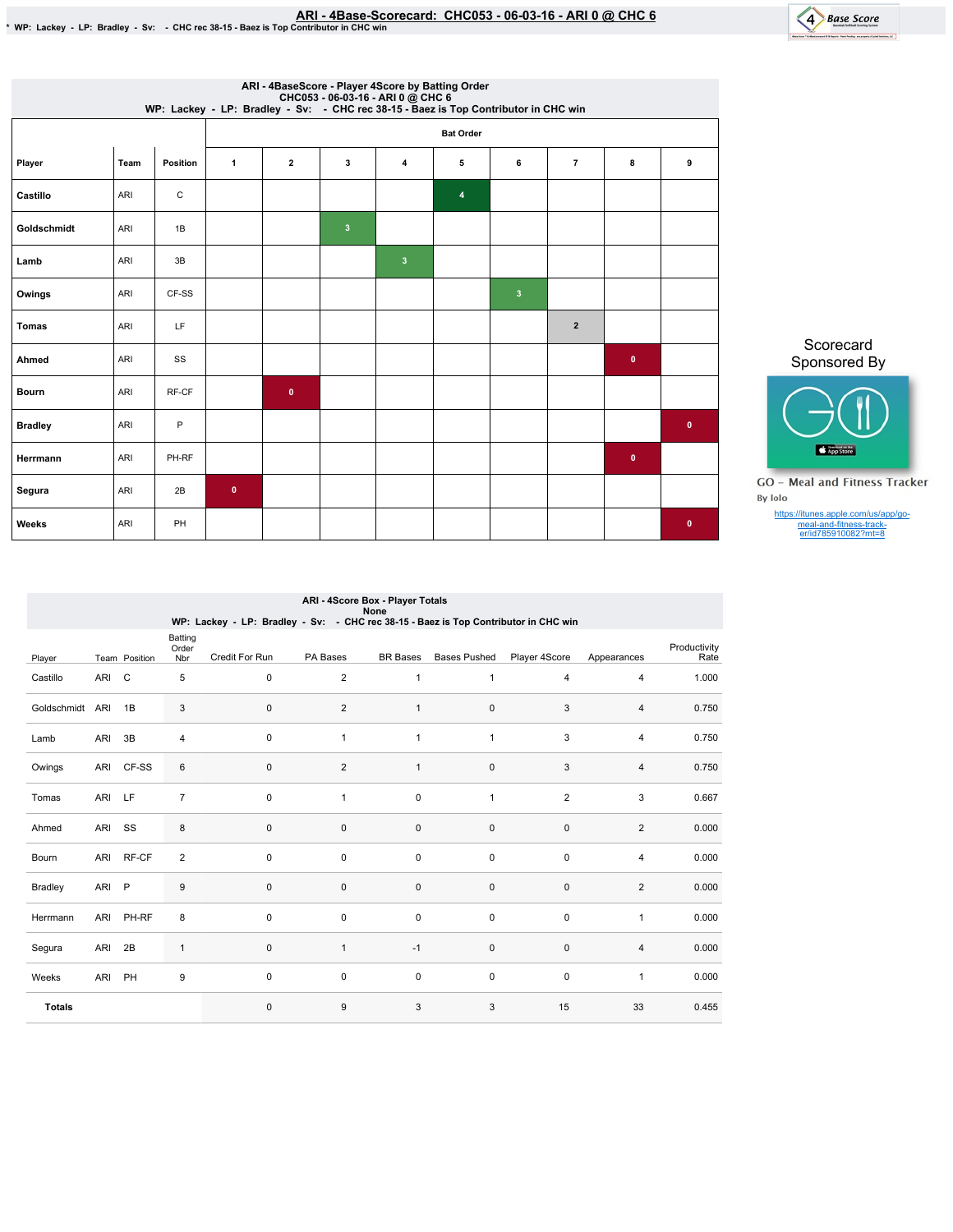

| CHC - 4BaseScore - Player 4Score by Batting Order<br>CHC053 - 06-03-16 - ARI 0 @ CHC 6<br>WP: Lackey - LP: Bradley - Sv: - CHC rec 38-15 - Baez is Top Contributor in CHC win |      |                 |                         |                |   |                |                  |                |                |    |                      |
|-------------------------------------------------------------------------------------------------------------------------------------------------------------------------------|------|-----------------|-------------------------|----------------|---|----------------|------------------|----------------|----------------|----|----------------------|
|                                                                                                                                                                               |      |                 |                         |                |   |                | <b>Bat Order</b> |                |                |    |                      |
| Player                                                                                                                                                                        | Team | <b>Position</b> | $\mathbf{1}$            | $\overline{2}$ | 3 | $\overline{4}$ | 5                | 6              | $\overline{7}$ | 8  | 9                    |
| Baez                                                                                                                                                                          | CHC  | SS-3B           |                         |                |   |                |                  |                |                | 12 |                      |
| <b>Russell</b>                                                                                                                                                                | CHC  | SS-Dsub         |                         |                |   |                |                  | 10             |                |    |                      |
| <b>Rizzo</b>                                                                                                                                                                  | CHC  | 1B              |                         |                |   | 9              |                  |                |                |    |                      |
| <b>Bryant</b>                                                                                                                                                                 | CHC  | LF              |                         |                | 6 |                |                  |                |                |    |                      |
| Montero                                                                                                                                                                       | CHC  | $\mathtt{C}$    |                         |                |   |                |                  |                | 5              |    |                      |
| Heyward                                                                                                                                                                       | CHC  | RF              |                         | $\overline{4}$ |   |                |                  |                |                |    |                      |
| Zobrist                                                                                                                                                                       | CHC  | 2B              |                         |                |   |                | $\overline{4}$   |                |                |    |                      |
| Federowicz                                                                                                                                                                    | CHC  | PH              |                         |                |   |                |                  |                |                |    | $\overline{3}$       |
| Fowler                                                                                                                                                                        | CHC  | <b>CF</b>       | $\overline{\mathbf{3}}$ |                |   |                |                  |                |                |    |                      |
| La Stella                                                                                                                                                                     | CHC  | 3B              |                         |                |   |                |                  | $\overline{2}$ |                |    |                      |
| Soler                                                                                                                                                                         | CHC  | PH              |                         |                |   |                |                  |                |                |    | $\blacktriangleleft$ |
| Lackey                                                                                                                                                                        | CHC  | P               |                         |                |   |                |                  |                |                |    | $\bullet$            |

Sponsored By App Store

Scorecard

**GO** - Meal and Fitness Tracker By Iolo

https://itunes.apple.com/us/app/go-meal-and-fitness-track-er/id785910082?mt=8

| CHC - 4Score Box - Player Totals<br>None<br>WP: Lackey - LP: Bradley - Sv: - CHC rec 38-15 - Baez is Top Contributor in CHC win |           |               |                         |                |                |                 |                     |                |                |                      |  |  |
|---------------------------------------------------------------------------------------------------------------------------------|-----------|---------------|-------------------------|----------------|----------------|-----------------|---------------------|----------------|----------------|----------------------|--|--|
| Player                                                                                                                          |           | Team Position | Batting<br>Order<br>Nbr | Credit For Run | PA Bases       | <b>BR</b> Bases | <b>Bases Pushed</b> | Player 4Score  | Appearances    | Productivity<br>Rate |  |  |
| Baez                                                                                                                            | CHC SS-3B |               | 8                       | 3              | 4              | $\mathbf 0$     | 5                   | 12             | $\overline{4}$ | 3.000                |  |  |
| Russell                                                                                                                         |           | CHC SS-Dsub   | 6                       | $\overline{2}$ | $\overline{2}$ | $\overline{2}$  | $\overline{4}$      | 10             | $\mathbf{1}$   | 10.000               |  |  |
| Rizzo                                                                                                                           | CHC 1B    |               | $\overline{4}$          | $\mathbf{1}$   | $\overline{4}$ | $-1$            | 5                   | 9              | $\overline{4}$ | 2.250                |  |  |
| <b>Bryant</b>                                                                                                                   | CHC LF    |               | 3                       | $\mathbf 0$    | 3              | 3               | $\mathbf 0$         | 6              | $\overline{4}$ | 1.500                |  |  |
| Montero                                                                                                                         | CHC C     |               | $\overline{7}$          | 0              | $\overline{2}$ | 3               | $\mathbf 0$         | 5              | 4              | 1.250                |  |  |
| Heyward                                                                                                                         | CHC RF    |               | 2                       | 0              | $\mathbf{1}$   | 3               | $\pmb{0}$           | $\overline{4}$ | 5              | 0.800                |  |  |
| Zobrist                                                                                                                         | CHC 2B    |               | 5                       | 0              | $\overline{c}$ | 3               | $-1$                | 4              | $\overline{4}$ | 1.000                |  |  |
| Federowicz                                                                                                                      | CHC PH    |               | 9                       | 0              | $\mathbf{1}$   | $\overline{2}$  | $\mathsf 0$         | 3              | $\mathbf{1}$   | 3.000                |  |  |
| Fowler                                                                                                                          | CHC CF    |               | $\mathbf{1}$            | 0              | $\mathbf{1}$   | $\mathbf{1}$    | $\mathbf{1}$        | 3              | 5              | 0.600                |  |  |
| La Stella                                                                                                                       | CHC 3B    |               | 6                       | 0              | $\overline{2}$ | $\mathsf 0$     | $\mathsf 0$         | $\overline{2}$ | 3              | 0.667                |  |  |
| Soler                                                                                                                           | CHC PH    |               | 9                       | $\mathbf 0$    | $\mathbf{1}$   | $\mathbf 0$     | $\pmb{0}$           | $\mathbf{1}$   | $\mathbf{1}$   | 1.000                |  |  |
| Lackey                                                                                                                          | CHC P     |               | $9\,$                   | $\mathbf 0$    | $\mathbf 0$    | $\mathbf 0$     | $\mathbf 0$         | $\mathbf 0$    | 2              | 0.000                |  |  |
| <b>Totals</b>                                                                                                                   |           |               |                         | 6              | 23             | 16              | 14                  | 59             | 38             | 1.553                |  |  |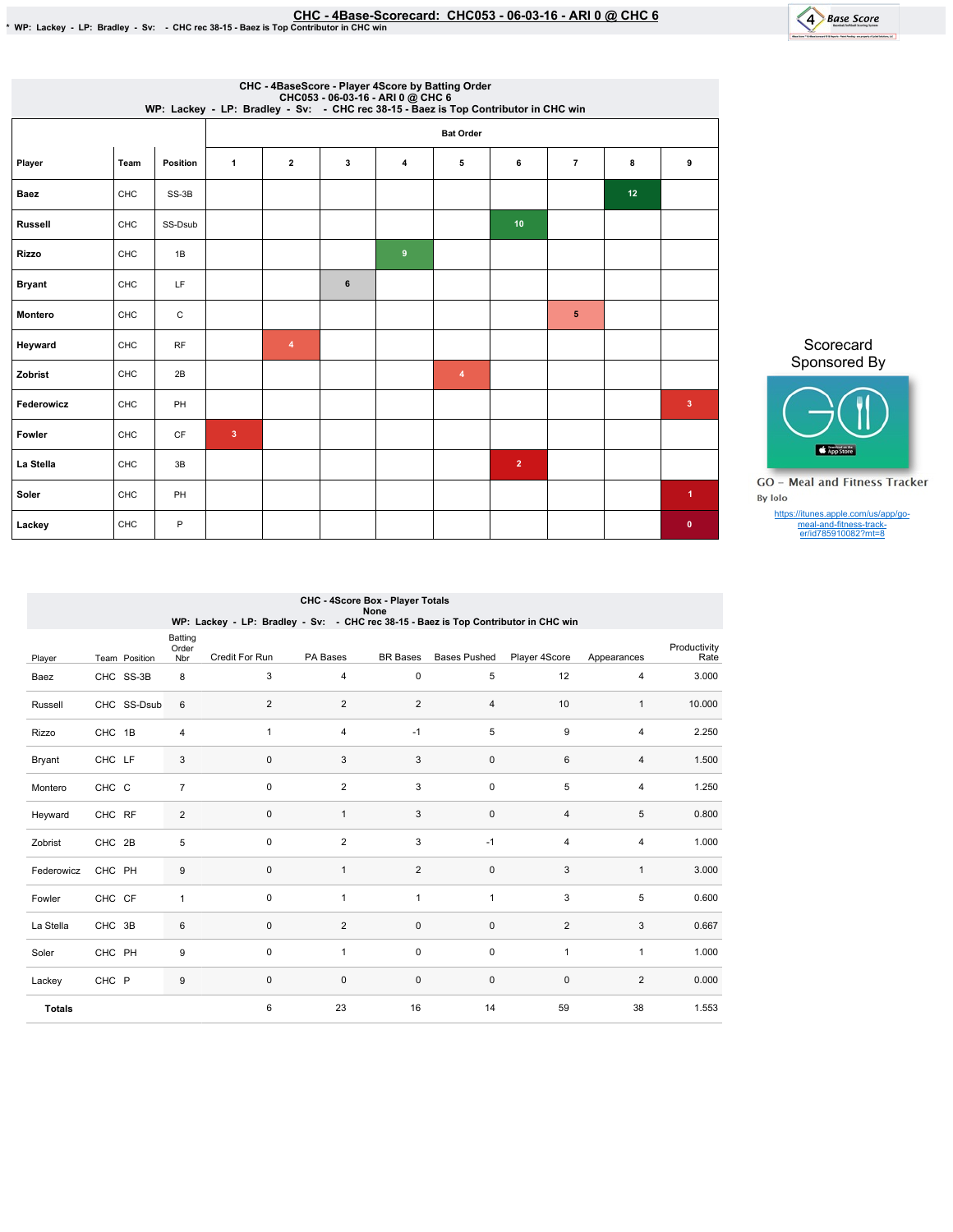#### Bat Order | Player | Inning | PlayText | LOBStatus Credit For Run PA Bases BR Bases Bases Pushed Player 4Score 1 Segura 01 K 03 8.Single +Out2nd-8-4 06 K 08 9 **Player Totals** 2 Bourn 01 5 03 K 06 K 08 7 **Player Totals** 3 Goldschmidt 01 7 04 8 06 4-3 09 8.Double Left on 3rd **Player Totals** 4 Lamb 02 9 04 9.Single Left on 2nd 07 1-3 09 6-3 ProdOut **Player Totals** 5 Castillo 02 6.Single Left on 2nd 04 8.Single +DP'd-6-4-3 07 K 09 K **Player Totals** 6 Owings 02 | Walk Left on 1st 04 6-4-3-DP 07 | Walk Left on 2nd 09 K **Player Totals** 7 Tomas 02 8 05 4 07 | 7.Single | Left on 1st **Player Totals** 8 Ahmed 02 K 05 K **Player Totals** Herrmann 07 4-3 **Player Totals** 9 Bradley 03 K 05 K **Player Totals** Weeks 08 K **Player Totals Grand Total** 0 0 0 0 0 0 0 1 -1 0 0 0 0 0 0 0 0 0 0 0 0 0 0 0 1 -1 0 0 0 0 0 0 0 0 0 0 0 0 0 0 0 0 0 0 0 0 0 0 0 0 0 0  $\begin{array}{ccc} \boxed{0} & \boxed{0} & \boxed{0} & \boxed{0} & \boxed{0} \end{array}$ 0 0 0 0 0 0 0 0 0 0 0 0 0 0 0 0 0 0 0 2 1 0 3 0 2 1 0 3 0 0 0 0 0 0 0 1 1 0 2 0 0 0 0 0 0 0 0 1 1 1  $\boxed{0}$  1 1 1 3 0 1 1 0 2 0 1 0 1 2 0 0 0 0 0 0 0 0 0 0 0 0  $\boxed{0}$  2 1  $\boxed{1}$   $\boxed{4}$ 0 1 0 1 2 0 0 -1 -1 0 1 1 0 2 0 0 0 0 0 0  $\boxed{0}$  2 1  $\boxed{0}$  3 0 0 0 0 0 0 0 0 0 0 0 0 0 1 0 1 2  $\boxed{0}$  1  $\boxed{0}$  1  $\boxed{1}$  2 0 0 0 0 0 0 0 0 0 0 0 0 0 0 0 0 0 0 0 0 0 0 0  $\overline{0}$   $\overline{0}$   $\overline{0}$   $\overline{0}$   $\overline{0}$   $\overline{0}$   $\overline{0}$ 0 0 0 0 0 0 0 0 0 0 0 0  $\overline{0}$   $\overline{0}$   $\overline{0}$   $\overline{0}$   $\overline{0}$   $\overline{0}$   $\overline{0}$ 0 0 0 0 0 0  $\overline{0}$   $\overline{0}$   $\overline{0}$   $\overline{0}$   $\overline{0}$   $\overline{0}$   $\overline{0}$  $\boxed{0}$   $\boxed{3}$   $\boxed{3}$   $\boxed{15}$ Detail by Bat Order/Player

## <u>ARI - 4Base-Scorecard: CHC053 - 06-03-16 - ARI 0 @ CHC 6</u>

\* WP: Lackey -LP: Bradley - Sv: - CHC rec 38-15 - Baez is Top Contributor in CHC win